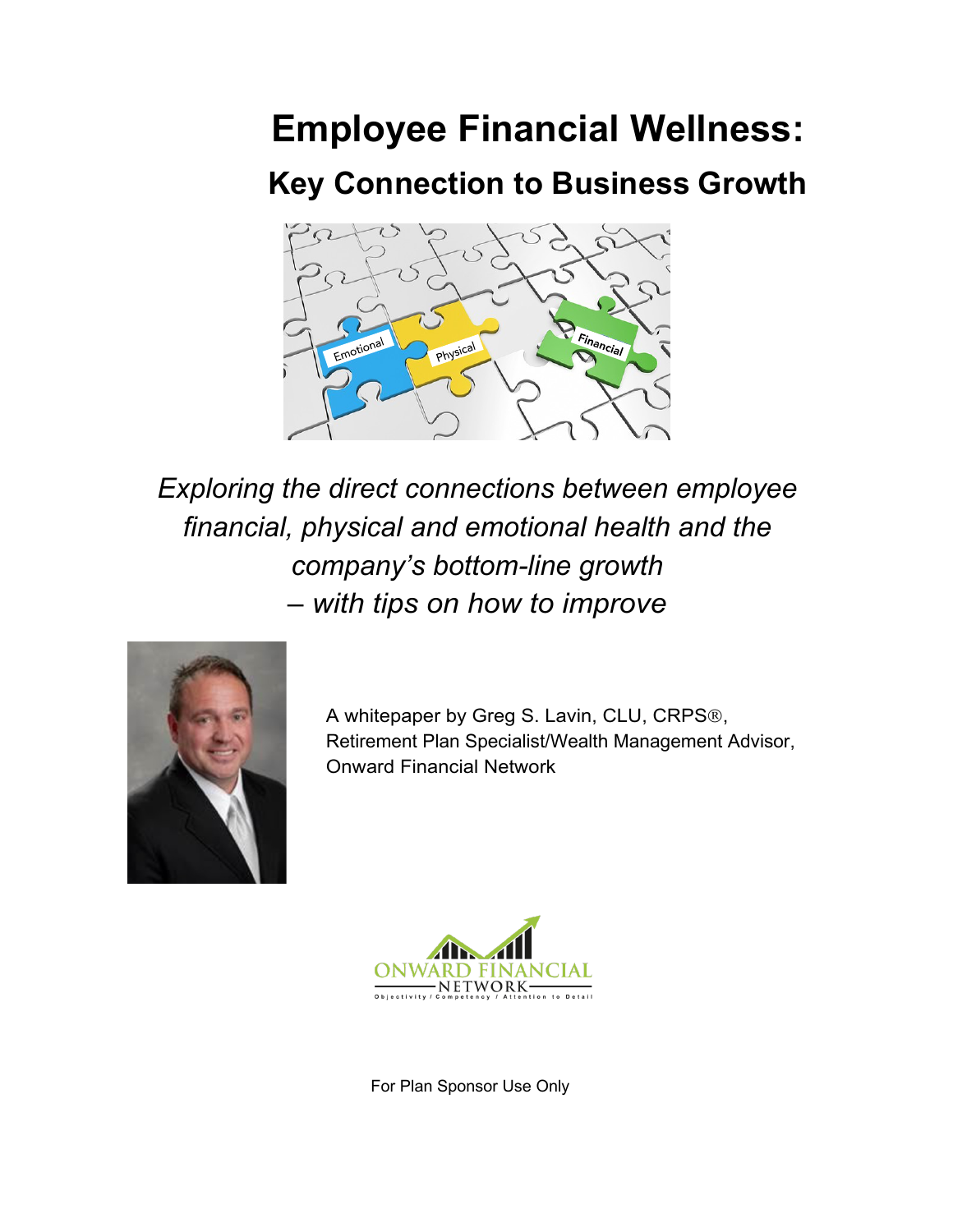# Table of Contents

| <b>Executive Summary</b>                                | 3  |
|---------------------------------------------------------|----|
| <b>Financial Wellness Definition</b>                    | 4  |
| Employee Financial Well-Being is Challenged             | 4  |
| Workers of All Income Levels Struggling                 | 5  |
| Financial Stress #1 Cause of Stress in U.S.             | 5  |
| No Adult Immune to Financial Stress                     | 6  |
| Link Between Stress and Physical and Emotional Health   | 6  |
| <b>Financial Stress and Direct Employer Costs</b>       | 7  |
| Employees Need and Want Financial Help Benefits         | 9  |
| <b>Financial Wellness Productivity and Profit Links</b> | 9  |
| Two Ways to Make an Impact                              |    |
| 1. Start with a Strong Retirement Plan Foundation       | 10 |
| 2. Strengthen Your Foundation with Financial Wellness   | 11 |
| Financial Wellness Program Key Benefits                 | 12 |
| <b>Financial Wellness Program Best Practices</b>        | 13 |
| Key Financial Wellness Program Considerations           | 14 |
| A Financial Wellness Program Success Story              | 15 |
| Conclusion                                              | 16 |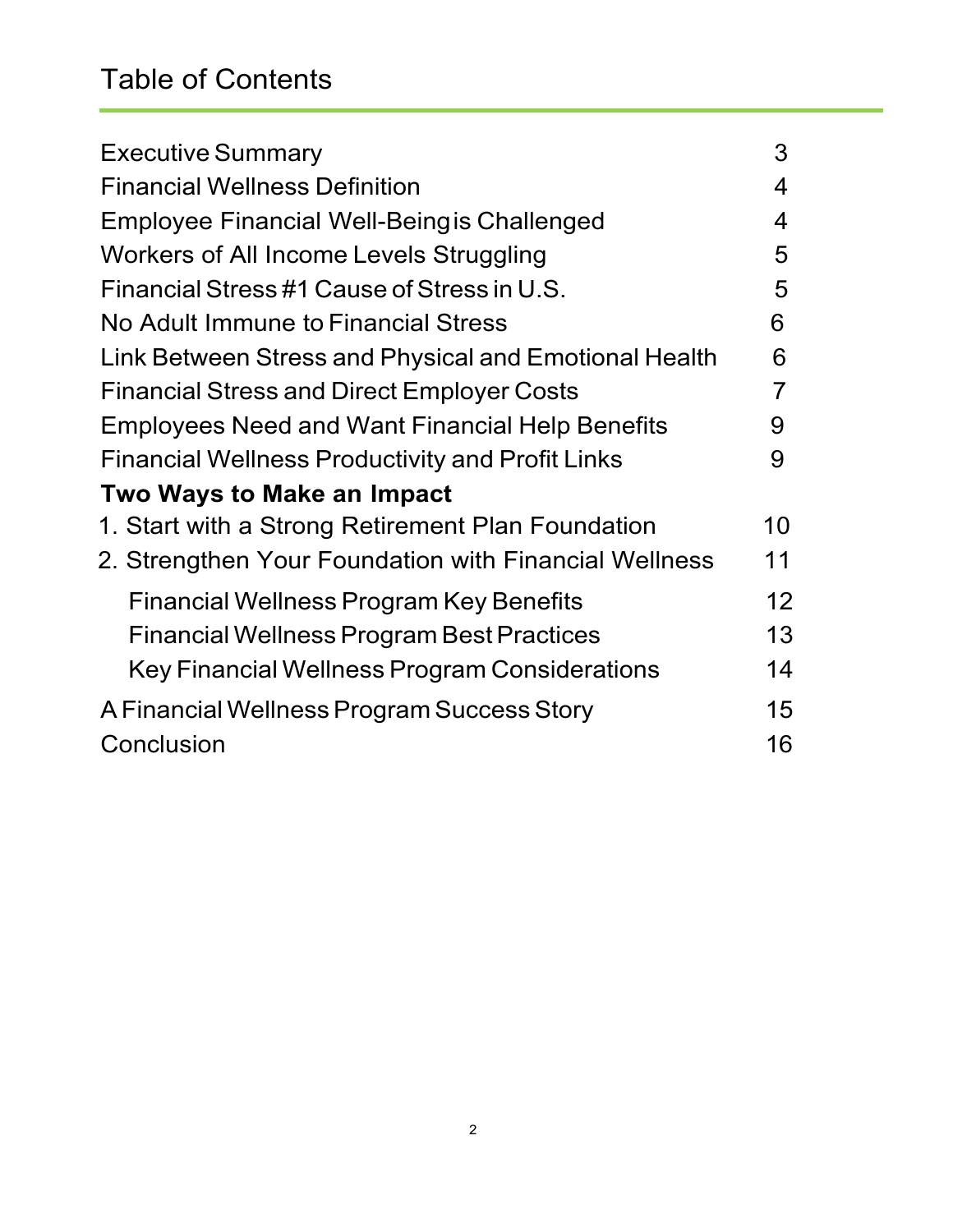# Executive Summary

Since 2010, the "Affordable Care Act" has been providing employer incentives to encourage

workers to join a wellness program. This legislation, the high costs of health care and the proven positive impacts of behavior on health, have all merged, causing an explosion in health wellness programs.

However, creating a healthy workforce requires more than just a focus on improving physical and emotional health. It's not possible for a workforce to be truly healthy, strong and productive unless they are

Employers expect average employee per-year health care costs to rise to nearly \$13,000 in 2017.

- Willis Towers Watson Best Practices in Health Care Employer Survey 2016

financially well also. A financial wellness connection is key because financial health directly impacts physical and emotional health.

## *Financial stress the #1 cause of stress in the United States*

Stress is the root cause of many of the physical and emotional ailments upping employee health care and other benefit costs. Employees admit stress is having a negative impact on their health, job productivity and relationships. Not addressed, employer costs from employee financial stress can become a large unfunded liability down the road.

Today, employers of all shapes and sizes are finding ways to help improve employee financial health, along with physical and emotional health, through their benefit packages. These employers no longer think of employee benefits as a cost to be controlled but instead, a strategic way to improve their bottom-line.

Investing in a financial wellness program is investing in the long-term viability of your business. Giving employees a solid retirement plan program and the tools and services to help reduce their financial stress can be a competitive advantage.

Improving employee financial wellness takes time, but the payoffs can be big. This whitepaper will help you understand the facts.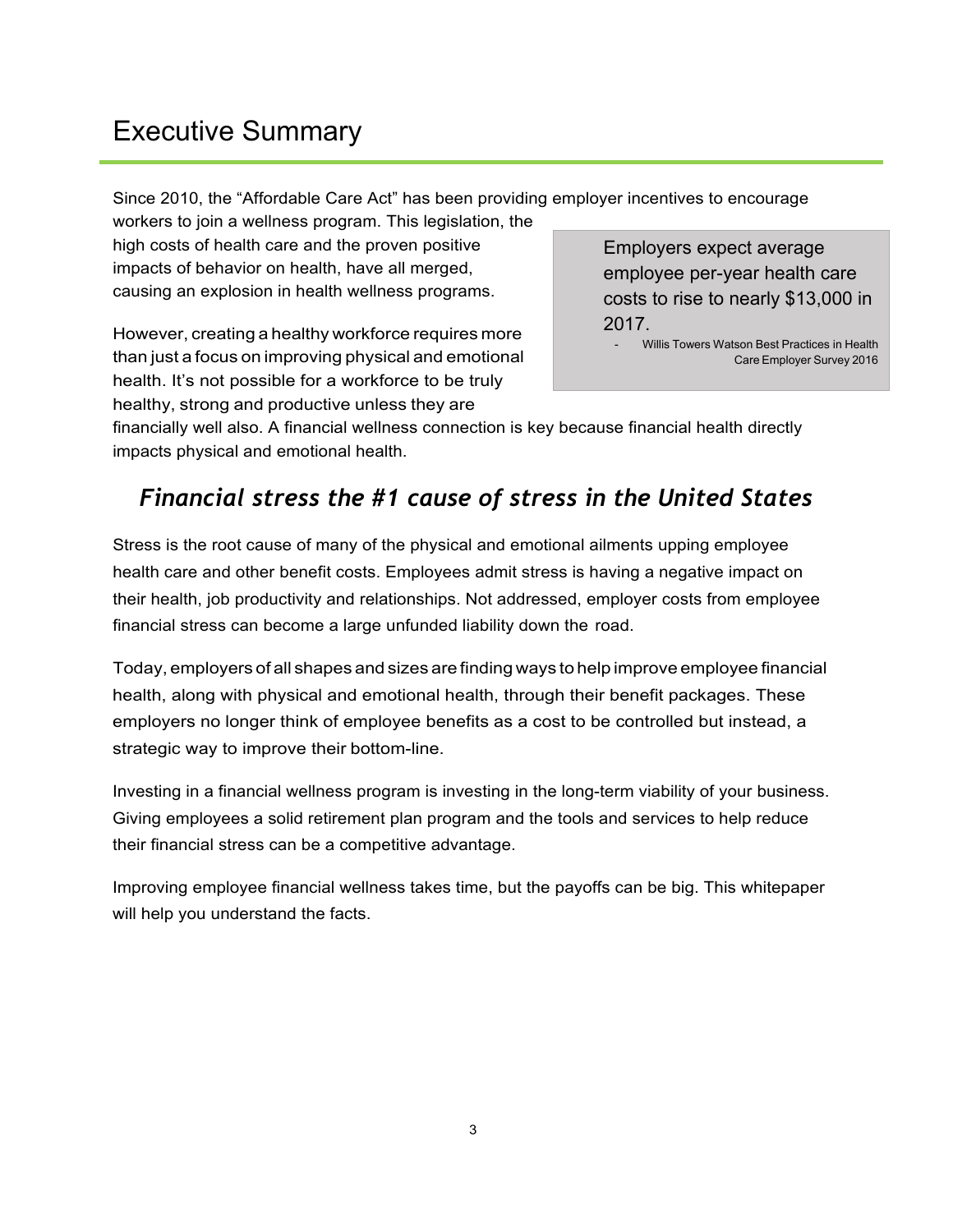## Financial Wellness

Financial wellness helps employees take care of both their short-term and long-term financial needs while saving for mid- and long-term goals. It's a deeper, holistic look at financial planning that includes:



Financial wellness addresses all financial issues preventing employees from saving for retirement and achieving short-term and long-term financial stability:



# Employee Financial Well-Being is Challenged

Increased life expectancies and health care costs are a growing burden for workers and

employers. In 2016 the average life expectancy for a man is 76 and for women is 81. The cost of health care insurance is expected to rise by an average of 25% in 2017 $^1$ . And, our aging population, many without adequate savings, are leaning heavily on younger generations to close the saving and health care cost gap.

Premiums for employer-provided health insurance increased 59% since 2000.

– Labor Market Effects of Rising Health Insurance Premiums National Bureau of Economic Research Working Paper No. 11160

**"22% of adults are financially responsible for supporting parents or in-laws**<sup>2</sup>**"**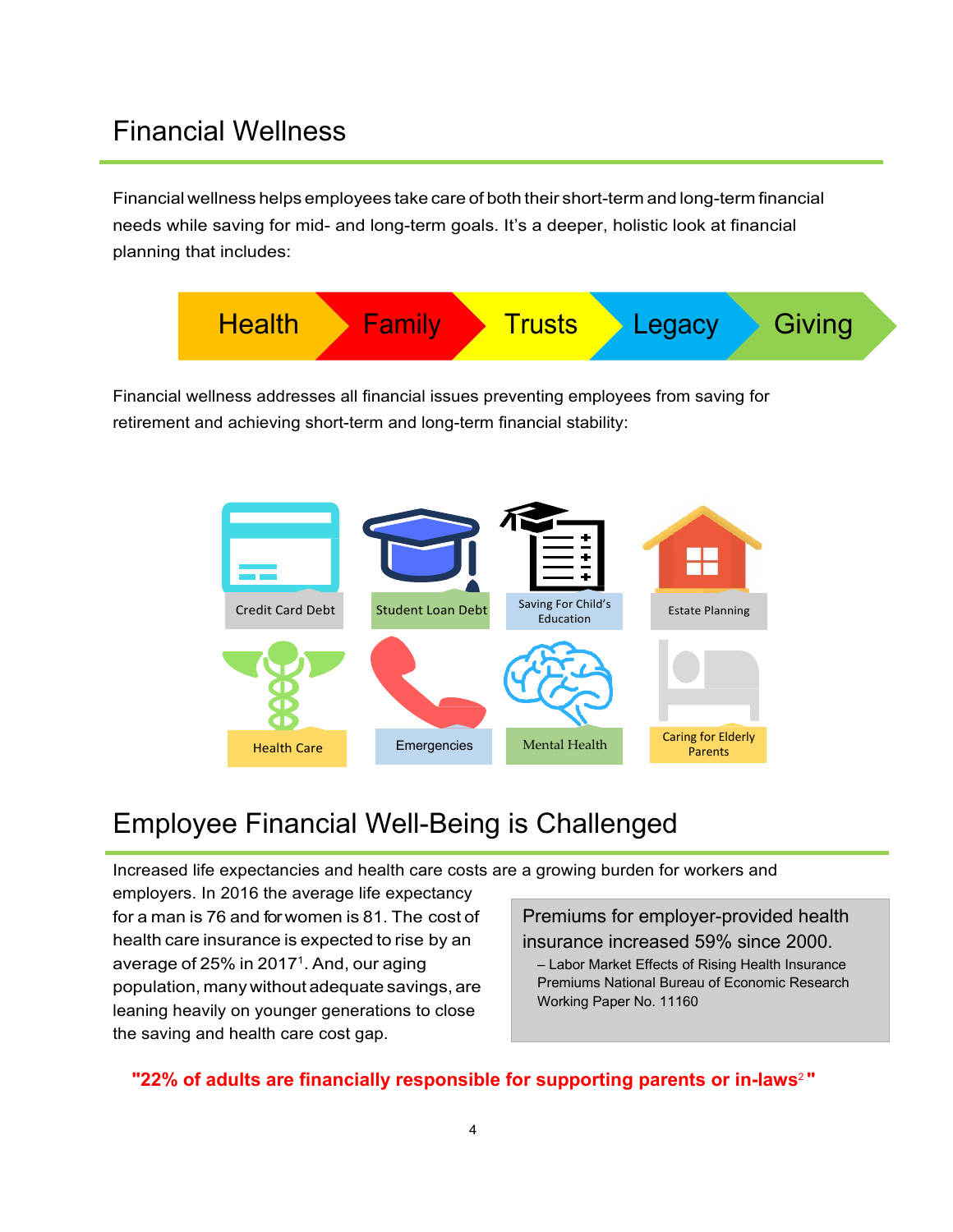## **"36% of Americans have \$0 saved for retirement**3 **"**

Many employees are only one paycheck away from a financial disaster. The majority of workers are not saving enough for retirement which is negatively impacting their financial future.



Source: Ruth Helman, Craig Copeland, and Jack VanDerhei, "The 2016 Retirement Confidence Survey—Worker Confidence Stable, Retiree Confidence Continues to Increase," EBRI Issue Brief, no. 422 (Employee Benefit Research Institute, March 2016).

For 62% of beneficiaries 55 and older, Social Security accounts for more than half of their income<sup>4</sup>. More than a third of those folks rely on Social Security for 90% of their income<sup>5</sup>. The average monthly benefit is around  $$1,300^\circ$ . With the cost of living rising, health care costs soaring and Social Security not keeping up with inflation, the monthly checks are not enough to support a retiree, let alone a retired couple.

# Workers of All Income Levels AreStruggling



# Financial Stress #1 Cause of Stress in United States

The American Psychological Association has been conducting its "Stress in America" survey<sup>7</sup> since 2007 and money has been named the top source of stress for the last six years in a row:



**"45% say their stress level has increased over the last 12 months**<sup>8</sup> **"**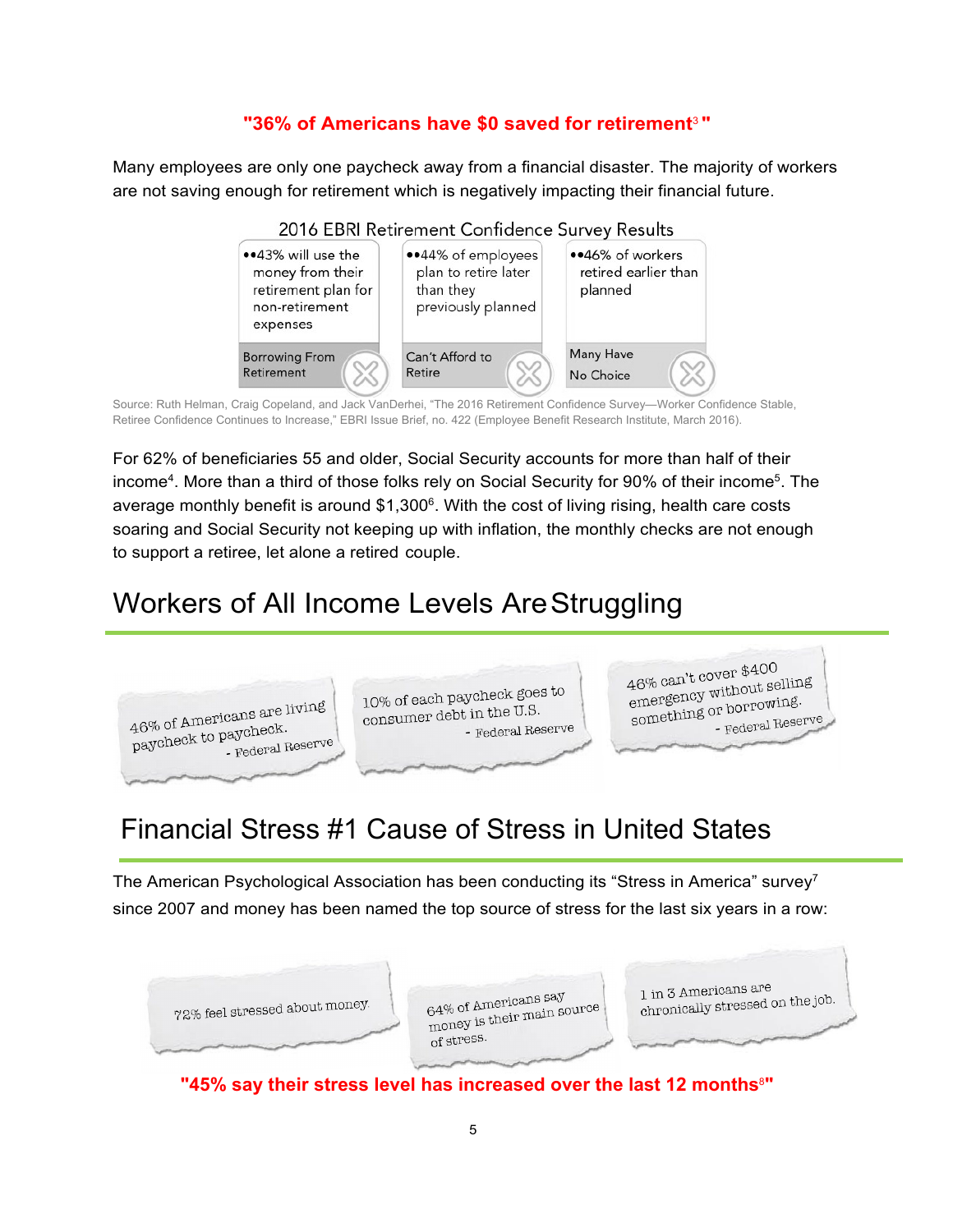# No Adult Immune to Financial Stress



# Link Between Stress and Physical and Emotional Health

People with high stress levels experience MORE physical and emotional health problems than those with low stress levels



Source: AP-AOL Health Poll: Debt Stress: The Toll Owing Money Takes on the Body and end note<sup>9</sup>.

## **"Health care costs are 46% higher for workers with high levels of stress**<sup>10</sup>**"**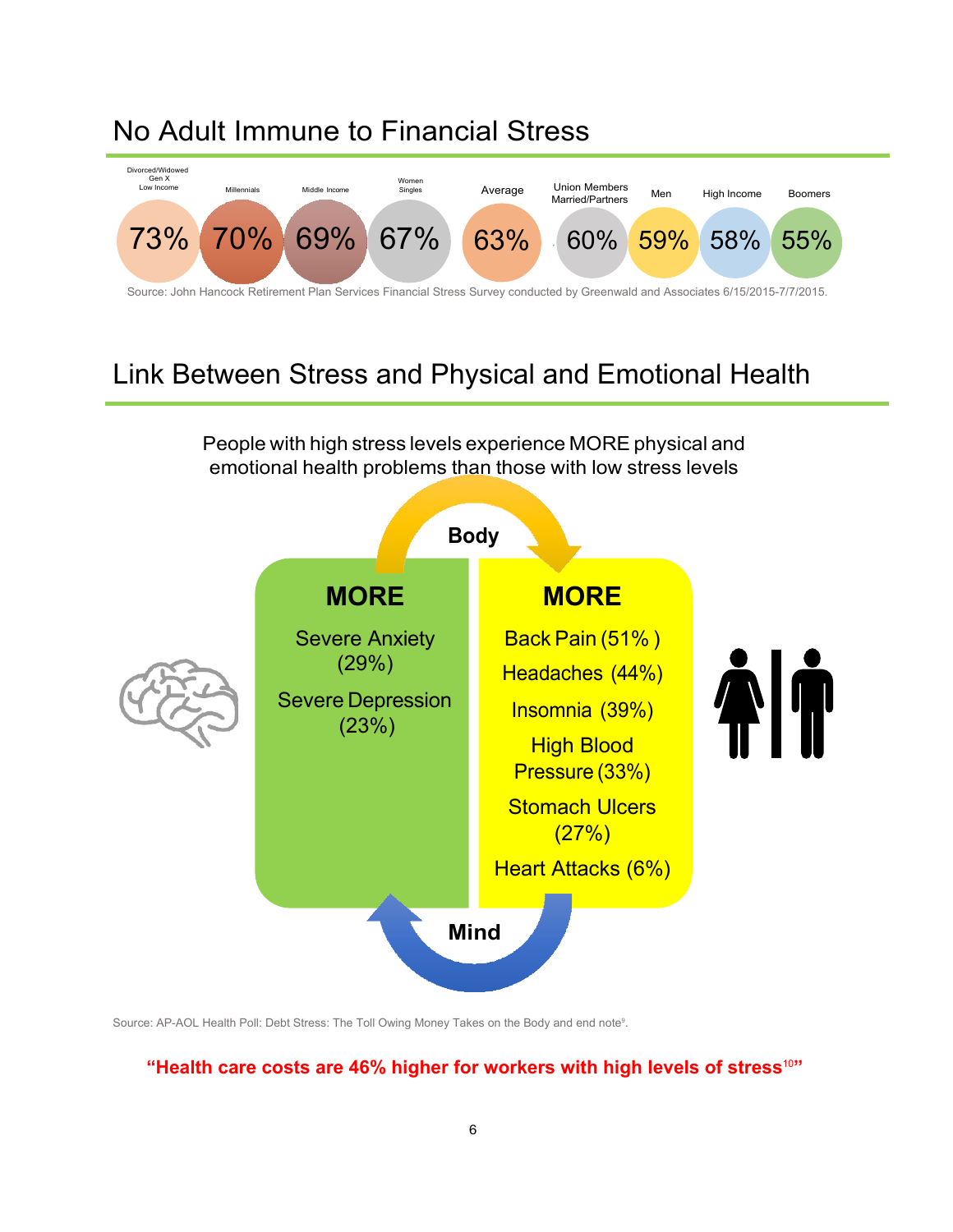### **"Financial stress costs employers \$15,000 per affected employee per year**<sup>11</sup>**"**

Stress is the core cause of many employer costs that weaken the workforce and reduce productivity:



- Stress as a reason for absenteeism has increased 300% since 1995 and employees with higher levels of stress are less committed to their organization<sup>12</sup>.
- 46% of financially stressed employees spend 3 or more hours a week thinking about or dealing with personal financial issues at work $13$ .
- Financially stressed employees need to work longer, retiring later, costing more in health benefits and salary.
- Health care costs are higher and 75% to 90% of all doctor visits are stress related $14$ .
- An estimated 60%-80% of on-the-job accidents are caused by stress-related distractions<sup>15</sup>.
- Stress related workers' compensation claims are uncommon, but it's not uncommon for employees to take time off for "work-stress."
- People with debt are 3 times more likely to have mental health problems such as depression, anxiety and psychotic disorders<sup>16</sup>.

Monthly Health Benefit Costs (Couple Age 65) Age  $65 = $644$ Age  $70 = $884$ Age  $75 = $1,239$ Age  $85 = $2,387$ – HealthView Insights 2016 Health Care Costs Data Report<sup>®</sup>

- Financially stressed employees are more apt to change jobs often, looking for shortterm gains to improve their immediate finances.
- Financial stress can cost 10% of HR payroll budget as HR handles the variety of employee issues that arise due to financial stress $17$ .
- Stressed and anxious employees are more prone to unethical behavior at work<sup>18</sup>.



Source: PWCs' Employee Financial Wellness Survey, 2016 Results.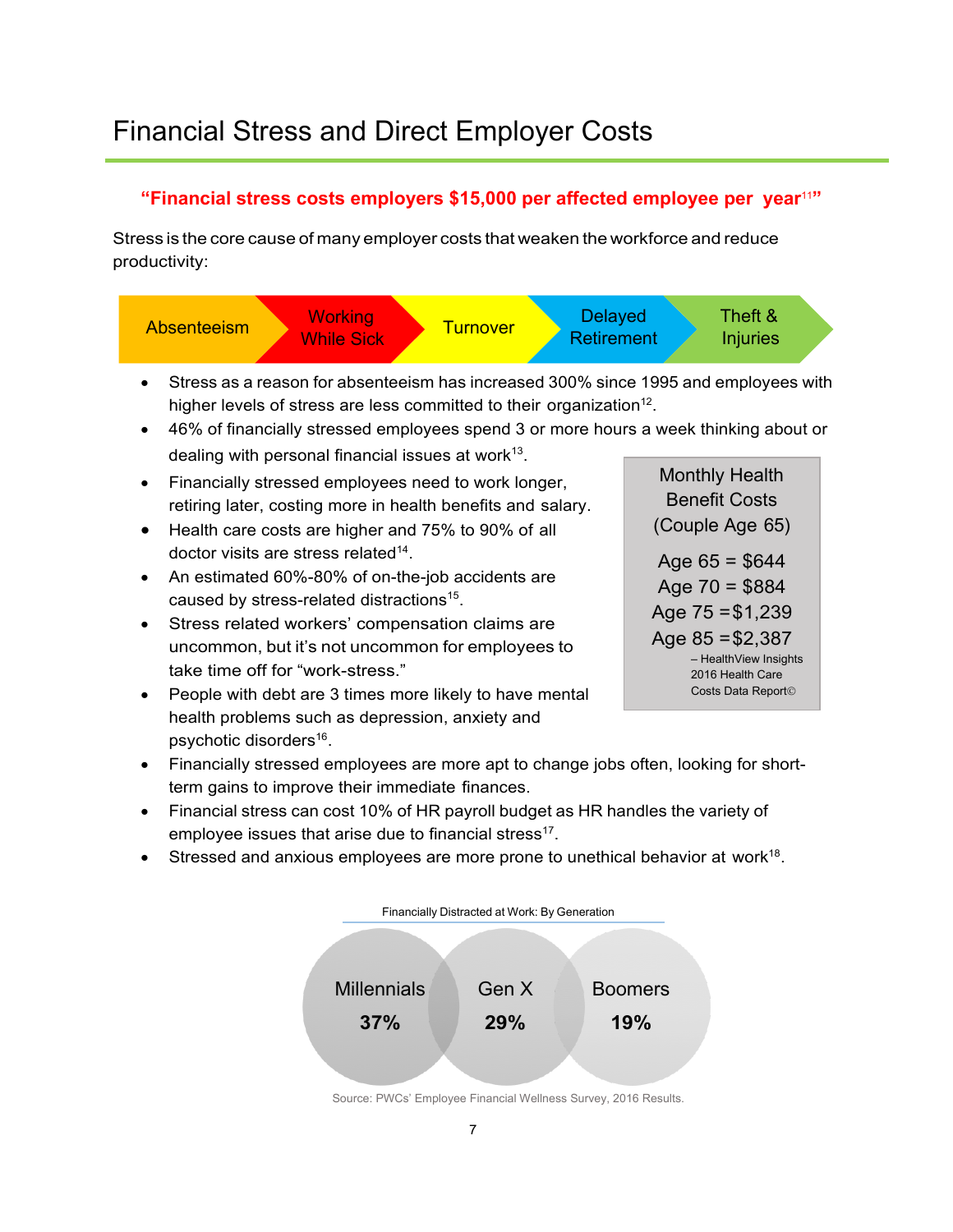#### **Credit Scores: A Predictor of Financial Wellness**

Credit scores are an accurate predictor of financial wellness. Financially stressed employees generally have lower credit scores and studies show, employees with low credit scores are generally more expensive, i.e. late on loan payments, more salary advances, etc. Today, car

insurance companies are using credit scores to determine individual car insurance premiums and track key financial indicators like:

- Lines of credit and loans
- Amount owed
- Credit history

Poor credit increased car insurance premiums between 76% and 123%.

NerdWallet 2016 Report

#### **Financial Stress and Lost Work Hour Example**

The average number of yearly sick days taken by employees each year is 4.9<sup>19</sup>. Assuming an 8-hour work day, 5 days a week and 52-week schedule, that's 39.2 hours per year. If a financially stressed employee spends 3 work hours a week dealing with personal finances, that's 156 hours per year. The 2016 Bureau of Labor Statistics lists the average employer cost for employee compensation as \$34.05 per hour. The chart below illustrates yearly employer costs for each.



Financial Stress Sick Days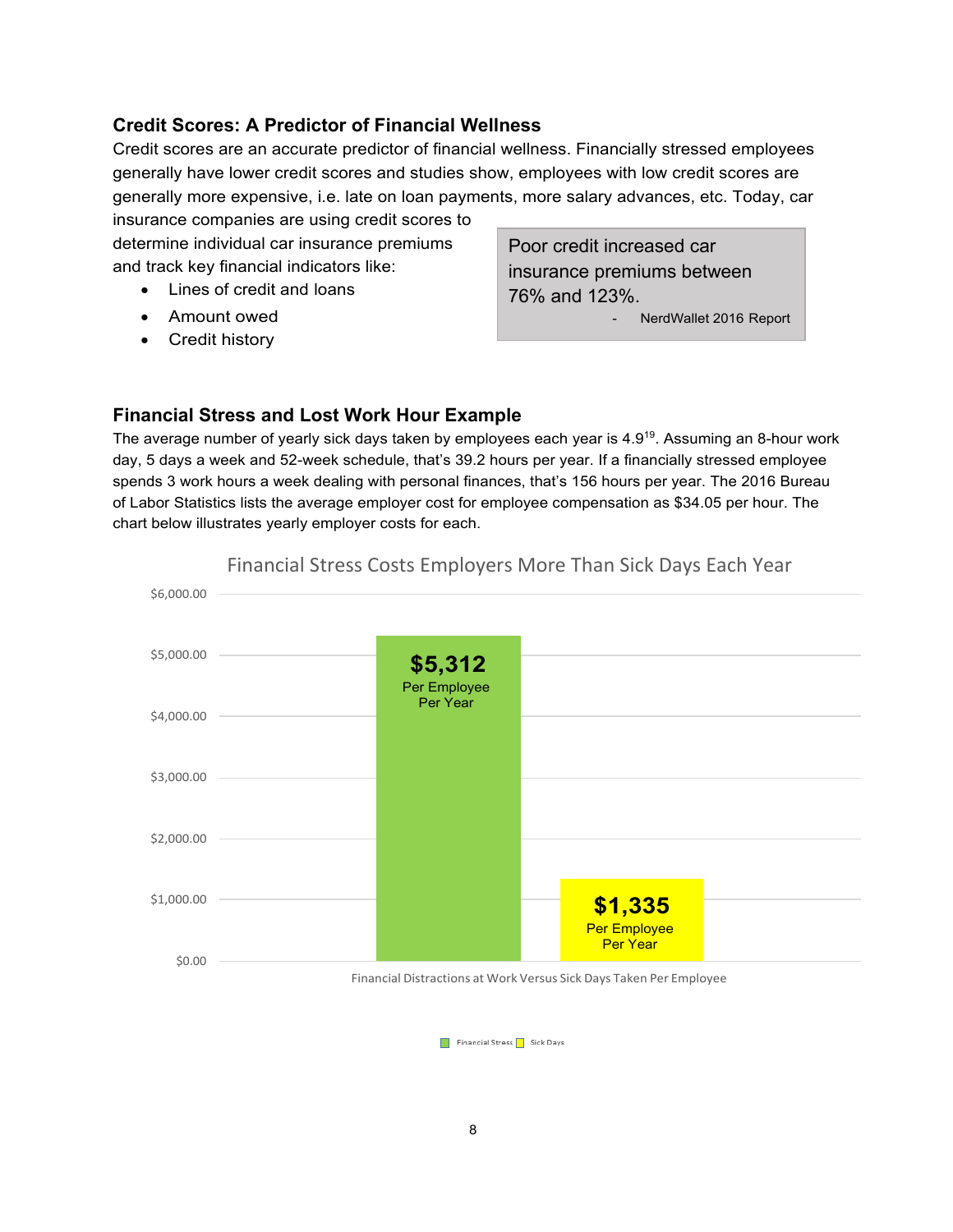# Employees Need and Want Financial Help Benefits

#### **"Only 56% of Americans give themselves a grade A or B on their knowledge of personal finance**<sup>20</sup>**"**

Employees benefit from employer sponsored education programs for health and retirement benefits. A financial wellness education program is a natural evolution. Providing financial education opportunities at work, combined with other benefits, is a proven way to encourage and improve financial decision-making and reduce financial stress.

### **"3 in 4 Americans agree they could benefit from answers to everyday financial questions from a professional** <sup>21</sup>**"**

More than a decade of research suggests that financial education efforts in the workplace are important to reducing financial stress, increasing workplace productivity and promoting longterm financial well-being<sup>22</sup>. Adding a financial education component to employee benefits can return \$3 for every \$1 spent $23$ .

## **"91% of workers who participate in financial education workshops agree they are getting the information they need**<sup>24</sup>**"**



## **"70% of participants that work with a financial advisor are on track for saving for retirement and are less financially stressed than those do not**<sup>25</sup>**"**

## Financial Wellness Productivity & Profit Links

A financially capable workforce is more engaged and productive<sup>26</sup>. Employees that are financially well are more loyal to their employer. Employee financial wellness has a big impact on an employers' bottom-line.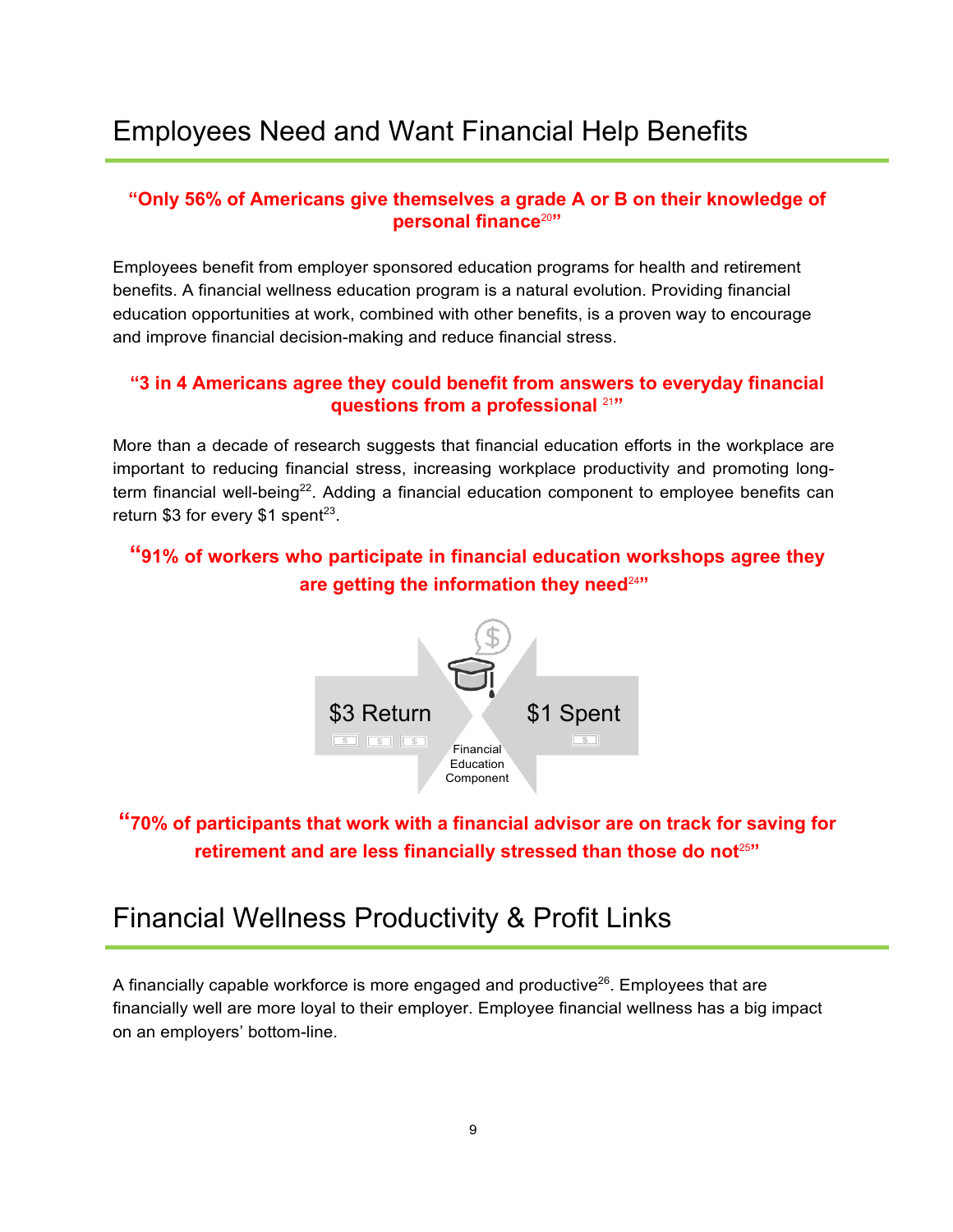# Employer Bottom-Line Costs & Cost Savings



**"Happy employees are 12% more productive than unhappy employees**<sup>27</sup>**"**

# **Two Ways to Make an Impact**

## **1.** Start with a Strong Retirement Plan Foundation

An employer-sponsored retirement plan is one of the best tools employees have to help save for their future long-term needs, improve financial security and reduce financial stress. Intuitive plan design can strengthen any retirement plan and help move employees toward financial wellness faster. Consider these optional and automatic plan design features with proven results:

- 1. **Auto-enrollment with periodic auto-enrollment sweeps** for those not yet participating. *Tip:* Consider auto-enrolling employees at a 6% default rate and running a 1% or 2% challenge program each year to help employees easily increase savings with little impact on their take-home pay.
- 2. **Auto-escalation**. *Tip:* Consider auto increasing participants' deferral rate 2% per year with no cap or a 15% cap.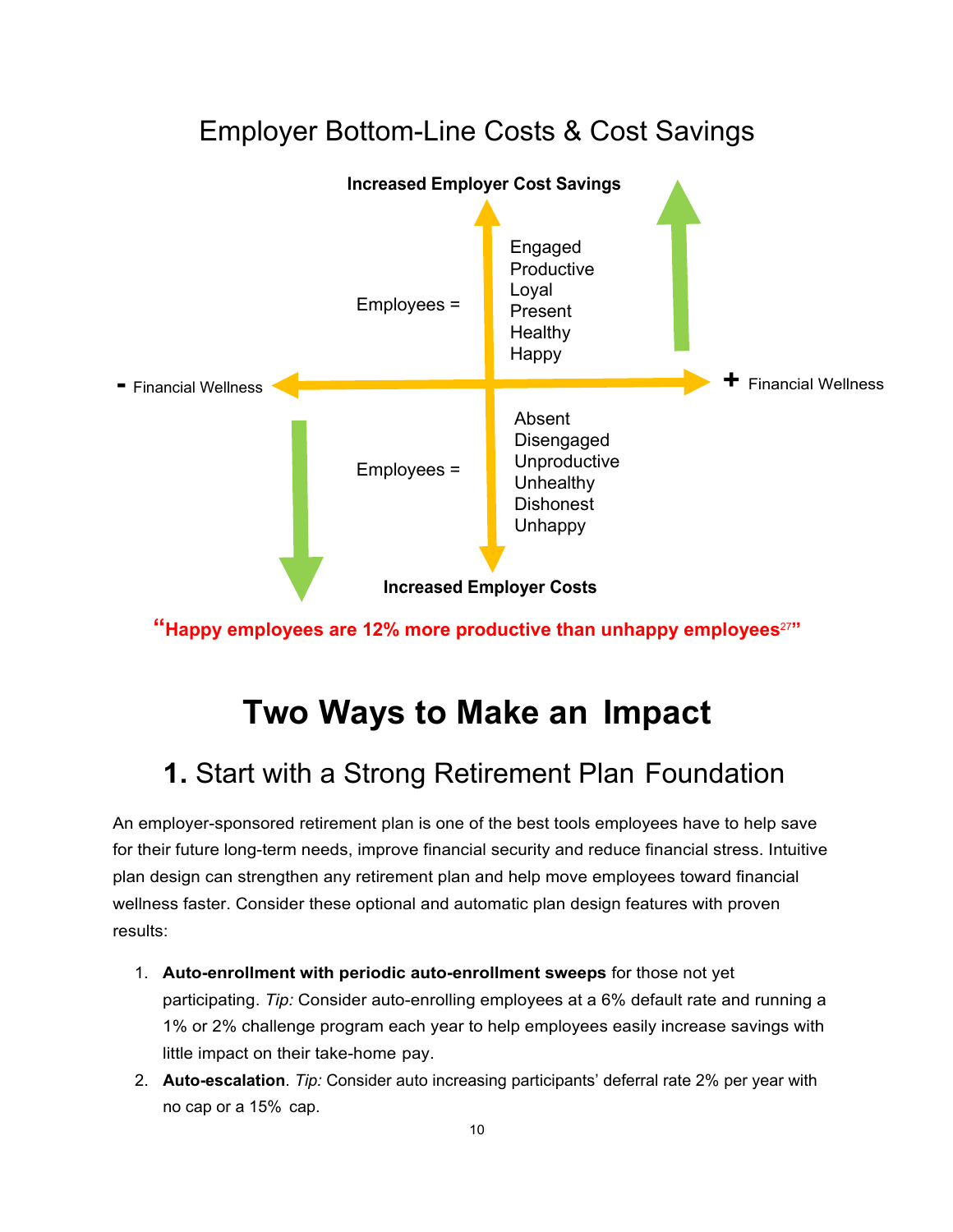- 3. **Regular Auto-rebalancing**. *Tip:* Consider auto re-enrolling employees into a QDIA.
- 4. The **employer match** has been proven to motivate participants to increase their 401(k) contributions. *Tip:* consider a stretch match or profit sharing.
- 5. Consider eliminating **401(k) loans** and reducing loans.
- 6. Consider **eligibility and entry dates** and if they best suit plan demographics.
- 7. Consider**after-taxaccounts**(i.e."thrift plan" or Roth).
- *8.* Effective **retirement plan education**  seminars and webinars to help ensure employees know their financial deficiencies, understand how to correct them and make the most of their retirement plan. *Tips: Consider including financial education material on the employee portal with information on how to build savings and create an emergency*

## **Helping Employees Save More**

- 70% of plan sponsors feel auto enrollment has a positive impact on contribution rates.
- 62% of plans have auto escalation and more than 50% of participants use it.
- 71% of plan sponsors make the match immediately upon participation.
- 66% of plan sponsors have no service requirements for plan entry.
- 49% have no age requirements.
- 43% of plan sponsors have immediate full vesting of the match. Deloitte Annual Defined Contribution Benchmarking Survey, 2015.

*fund. Ensure spouses, partners, family, etc. are included.*

## **"4 in 5 retirement plan sponsors that partner with a retirement plan advisor saw employee contribution rates rise, one third by 6% or better**<sup>28</sup>**"**

*Tips: Consult with plan experts on your plan data. Participation rates, deferral rates, account balances and portfolio diversification are measures that can be used to get a gauge on employee retirement readiness. Consider data on absenteeism, turnover and medical spending for more clues about employee wellness.*

# **2.** Strengthen Your Foundation with Financial Wellness

Financial wellness programs that focus on helping and educating employees and their families on ways to improve their short- and long-term financial health can reduce their financial stress levels. And, employers are a trusted source of financial education for their workers. Savings is a habit – good financial habits must be taught and it takes time for employees to improve their financial situation. Over time, more and more employees will join in as they see their peers benefitting from the program.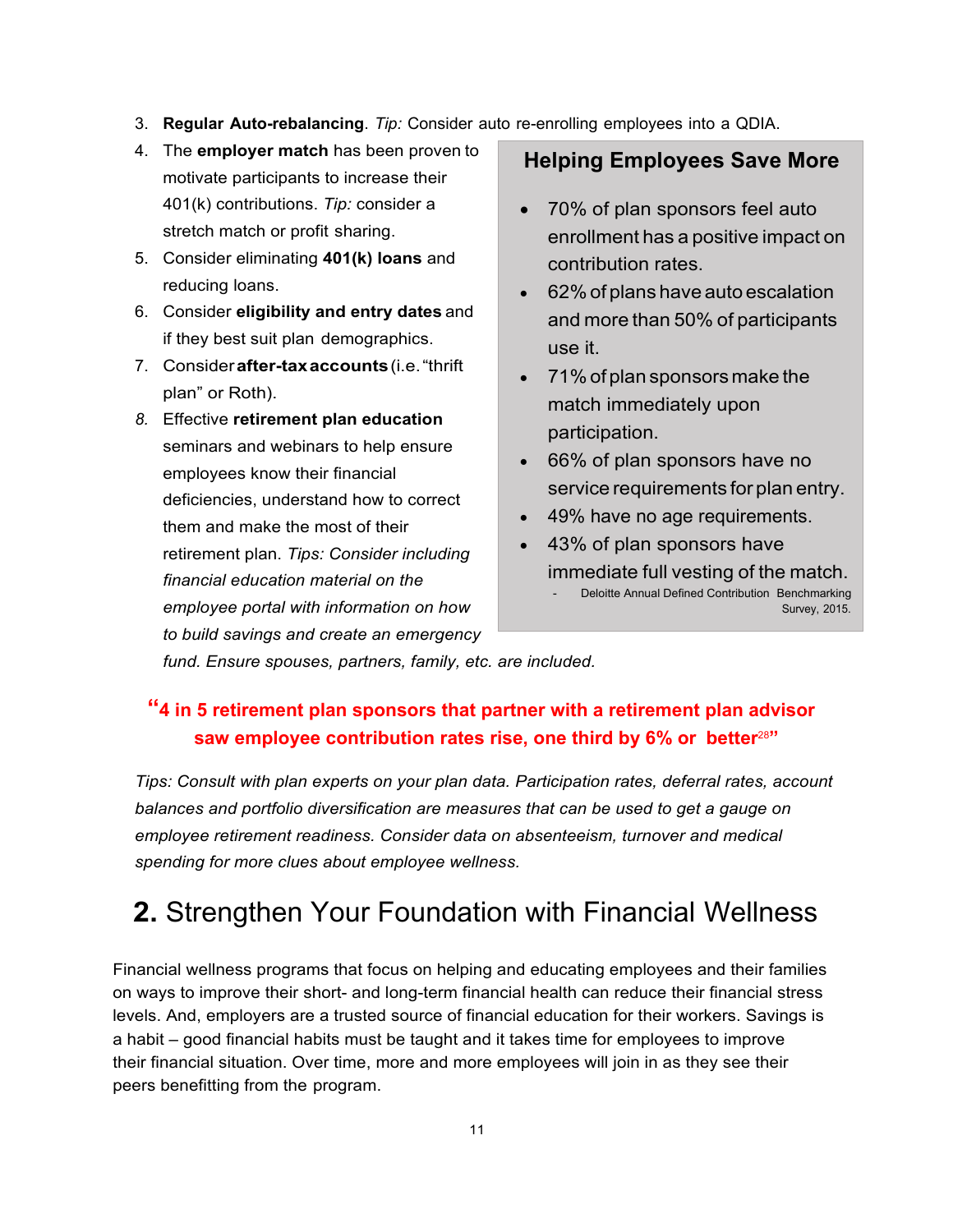# Financial Wellness Program Key Benefits

Workplace financial wellness education programs are working. They have proven to engage employees of all ages and incomes and help them make better financial choices, reducing their financial stress levels and reversing the negative impacts of financial stress:

| Lower<br><b>Increased</b><br>More Engagement<br>Loyalty &<br><b>Healthcare</b><br><b>Costs</b><br><b>Retention</b> | Healthy<br>Fewer<br>Less Crime &<br><b>Retirements</b><br><b>Accidents</b><br><b>Theft</b> |  |  |
|--------------------------------------------------------------------------------------------------------------------|--------------------------------------------------------------------------------------------|--|--|
| <b>Employer Benefits</b>                                                                                           | <b>Employee Benefits</b>                                                                   |  |  |
| Reduced employee absenteeism                                                                                       | <b>Reduced financial stress</b>                                                            |  |  |
| Increased productivity                                                                                             | Improved financial management                                                              |  |  |
| Reduced employee distractions                                                                                      | <b>Higher credit scores</b>                                                                |  |  |
| Improved employee engagement,<br>commitment and loyalty                                                            | Increased job stability                                                                    |  |  |
| Less theft and crime                                                                                               | <b>Work satisfaction</b>                                                                   |  |  |
| Recruitment and retention                                                                                          | Decreased debt                                                                             |  |  |
| <b>Talent management</b>                                                                                           | Short and long-term financial needs<br>addressed                                           |  |  |
| Reduced health care costs                                                                                          | Improved health                                                                            |  |  |
| Reduced human resource costs                                                                                       | No need for payroll advances, loans, etc.                                                  |  |  |
| Higher retirement plan participation and<br>contributions                                                          | Retire on time                                                                             |  |  |
| Reduced exposure to future litigation<br>based on fiduciary liability                                              | <b>Reduced financial problems</b>                                                          |  |  |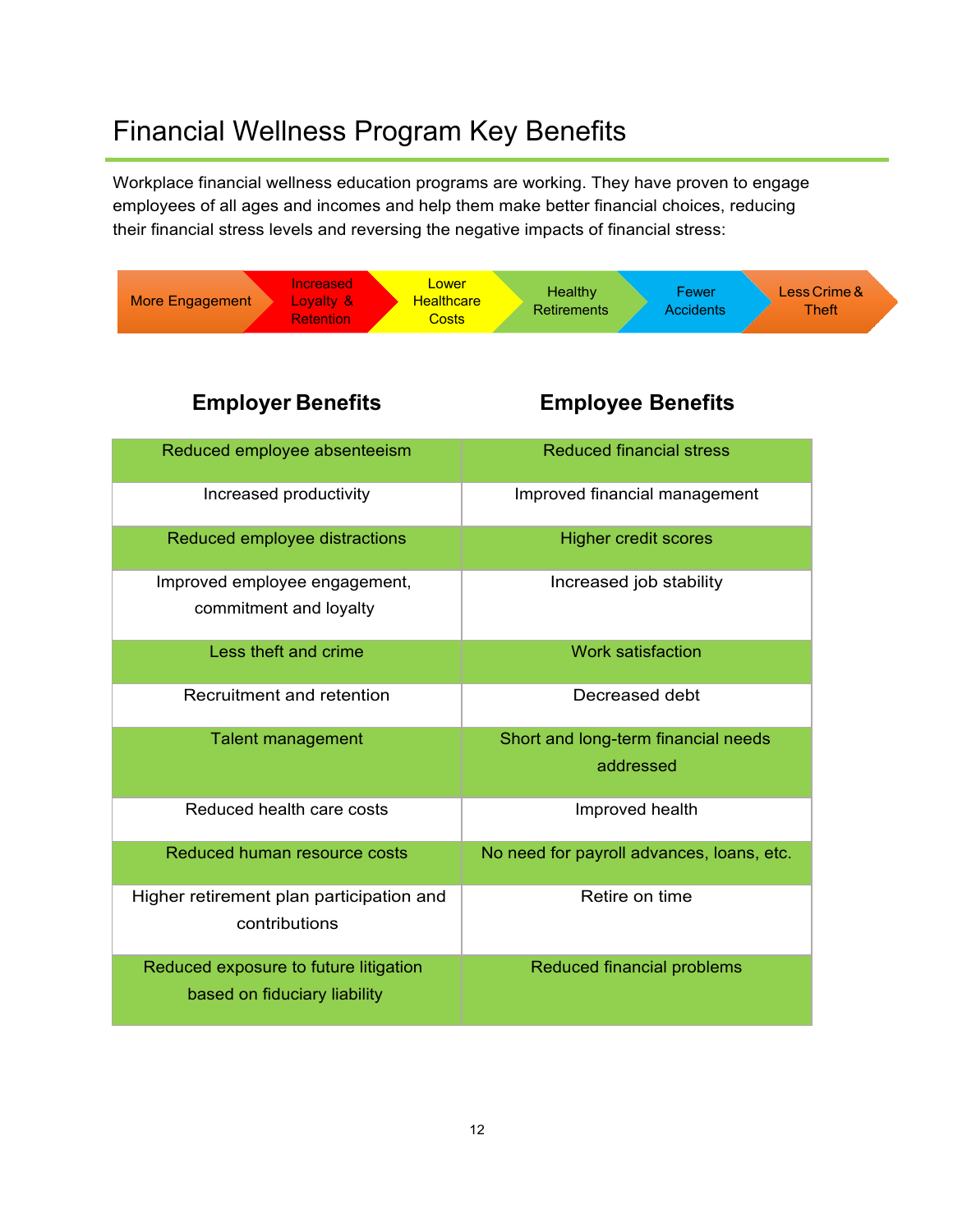# Financial Wellness Program Best Practices

Engage with experts to help:

- 1. **Assess** employee stress levels.
- 2. **Develop** program that meets employee needs focusing on awareness and financial education.
- 3. **Enable** employees to easily engage in a program that motivates them to succeed. Offer 1:1 access to a financial advisor to those that want help.
- 4. **Measure** programsuccess to constantly improve.

Financial wellness program best practices include consulting with experts and using a confidential employee financial stress assessment survey to start moving employees through the Employee Financial Wellness Cycle.

#### A.**Employee Stress Assessment Survey**

A confidential employee financial wellness assessment survey is the first step. It lets employees assess their own situation and provides a baseline for employee stress levels. It can be done on a regular basis to measure the impact of your financial wellness education. The survey questions should reflect the employee base.

## B.**Employee Financial Wellness Cycle**

A well-tuned Employee Financial Wellness Cycle can help ensure more employees achieve financial wellness faster. Engage with experts to determine the best employee approach for optimal success.

### **Sample Stress Assessment Questions:**

- 1. How happy are you with your personal financial situation?
- 2. How often do you think about money?
- 3. On a scale from 1 to 10, how stressed do you feel about your economic situation?
- 4. How confident do you feel about having enough money for retirement?
- 5. How would you like to learn? Online or in-person?
- 6. Which topics would you like to learn more about:

| <b>Budgeting</b> | Retirement | Investing       | Debt<br>Management | Insurance | Child's<br>Education |
|------------------|------------|-----------------|--------------------|-----------|----------------------|
| Financial        | Home       | <b>Building</b> | Financial          | Emergency | Estate               |
| <b>Stress</b>    | Ownership  | Credit          | Protection         | Fund      | Planning             |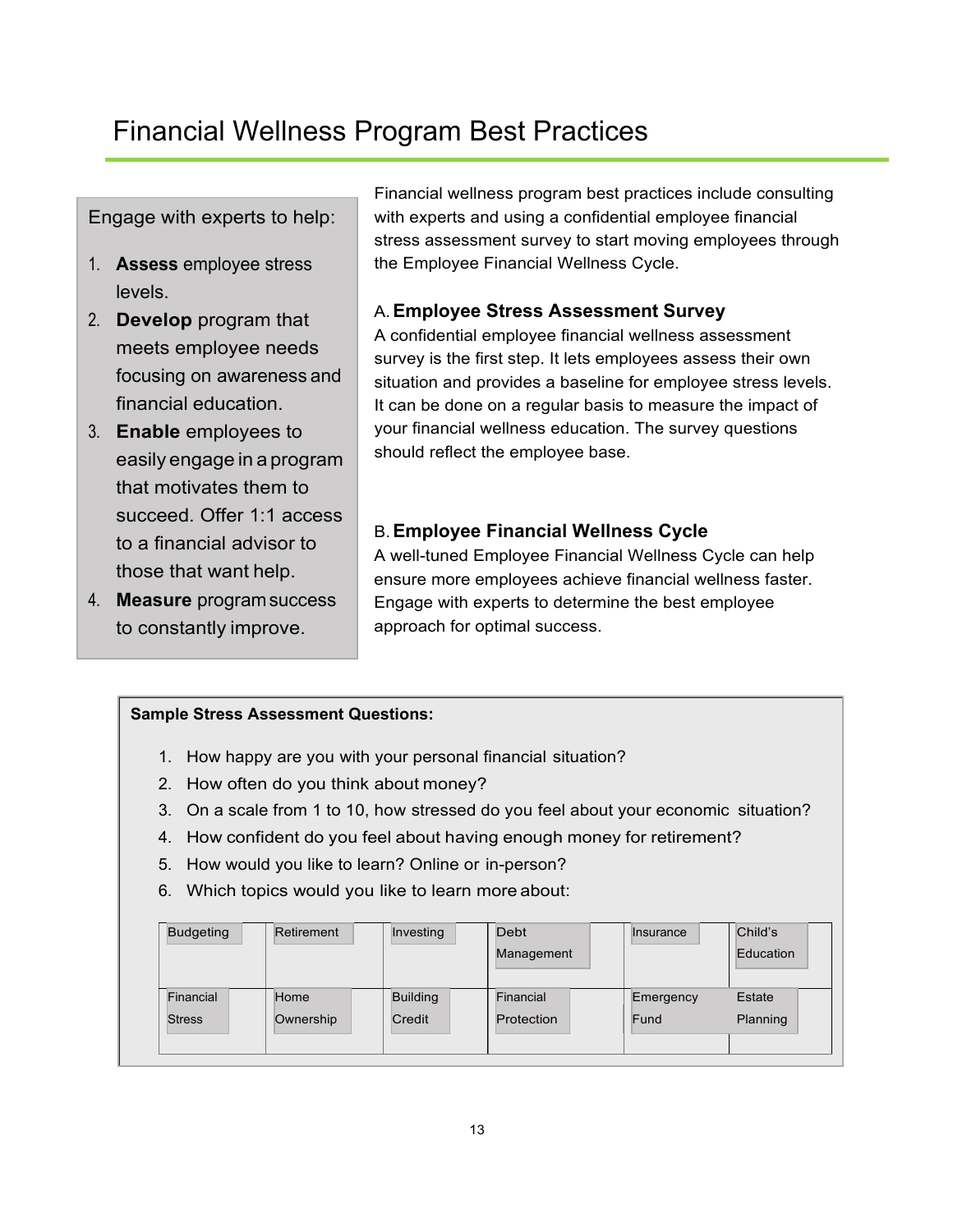

# Key Financial Wellness Program Considerations

There is no "one-size-fits-all" when it comes to a financial wellness program. The key is to implement a program that works for your employees and view the program as a long-term investment in your business. There are key elements to consider when choosing a program. They include ensuring the program is:

- $\checkmark$  Confidential and offers financial wellness screening.
- $\checkmark$  Objective and unbiased.
- $\checkmark$  Clear on the implementation process.
- $\checkmark$  Linked to existing employee benefit programs.
- $\checkmark$  Embraced by management to become part of the company culture.
- $\checkmark$  Reflective and responsive to employee demographics.
- $\checkmark$  Easy for employees to engage.
- $\checkmark$  Within budget.
- $\checkmark$  Flexible, needs-driven and meaningful, and meets employees where they are, when they are.
- $\checkmark$  Custom and takes into consideration partners, credit scores, major life events.
- $\checkmark$  Motivating and includes incentives.
- $\checkmark$  Effectively, continuously and consistently communicates using a variety of digital and in-person channels.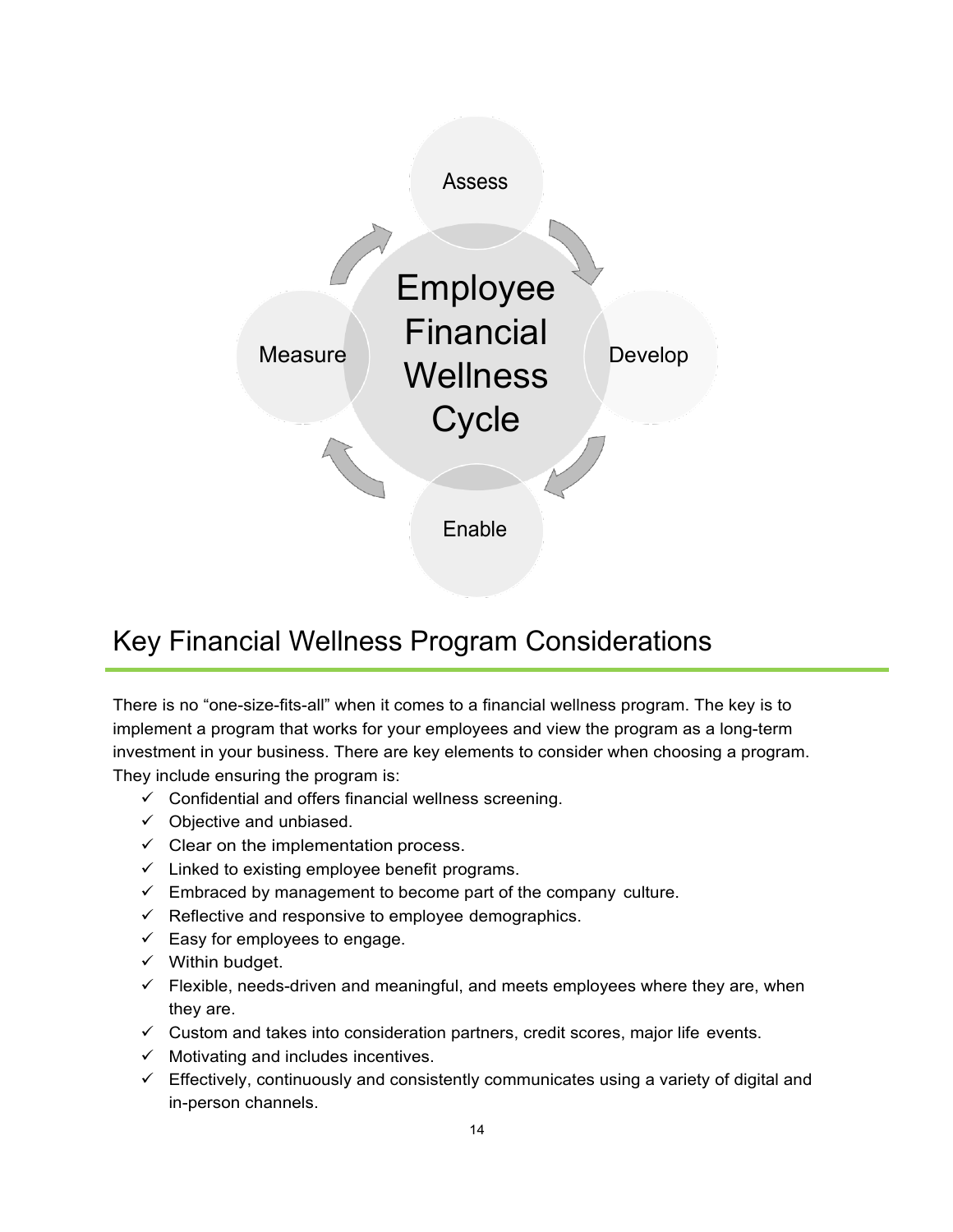- $\checkmark$  Full of A-Z comprehensive, holistic financial information and education.
- $\checkmark$  Continuously measured, providing tangible ways for employees to succeed and constantly improve.

### **"83% of plan sponsors feel general and multiple employee communications and education are the best way to encourage savings and raise financial awareness**<sup>29</sup>**"**

#### **Participation Barriers**

Of all the barriers to financial wellness program participation, 69% of employees say the biggest is lack of information and awareness $30$ . Relevant and consistent employee communication is vital. Consider making meetings mandatory for higher attendance rates.

### **"68% of plan sponsors feel targeted employee communications works best and 66% say group meetings are most effective**<sup>31</sup>**"**

### **Technology**

Technology has evolved to the point where gathering the data and tracking trends is allowing advisors to help employers quantify the impact of these key employee benefits and participant behaviors over time and use the information to constantly improve. New technologies also allow for more cost-effective delivery methods and customization of financial education and wellness support. Today there are several options for interactive financial planning and aggregation software available that can be useful to implement or improve a financial wellness program.

### **Costs**

A financial wellness program does not need to be complicated or expensive. Programs with the highest success rates are independent and incorporate the best practices listed above. Employee progress through the Employee Financial Wellness Cycle can help determine and measure value for the services provided.

Financial wellness programs can be a more cost-effective way of delivering the benefit education you are already giving your employees – with better results. When it comes to costs just remember, it's not what you pay for your financial wellness program that will make the difference for your employees, it's what's delivered to them, in an objective way, on a consistent basis, that will have the most impact and provide the most value for dollar.

# A Financial Wellness Program Success Story: U.S. Army<sup>32</sup>

## **"Soldiers can't do their jobs if they're worried about money at home"**

- *Gale Johnson, financial readiness program manager, U.S. Army's Installation Management Command FamilyPrograms*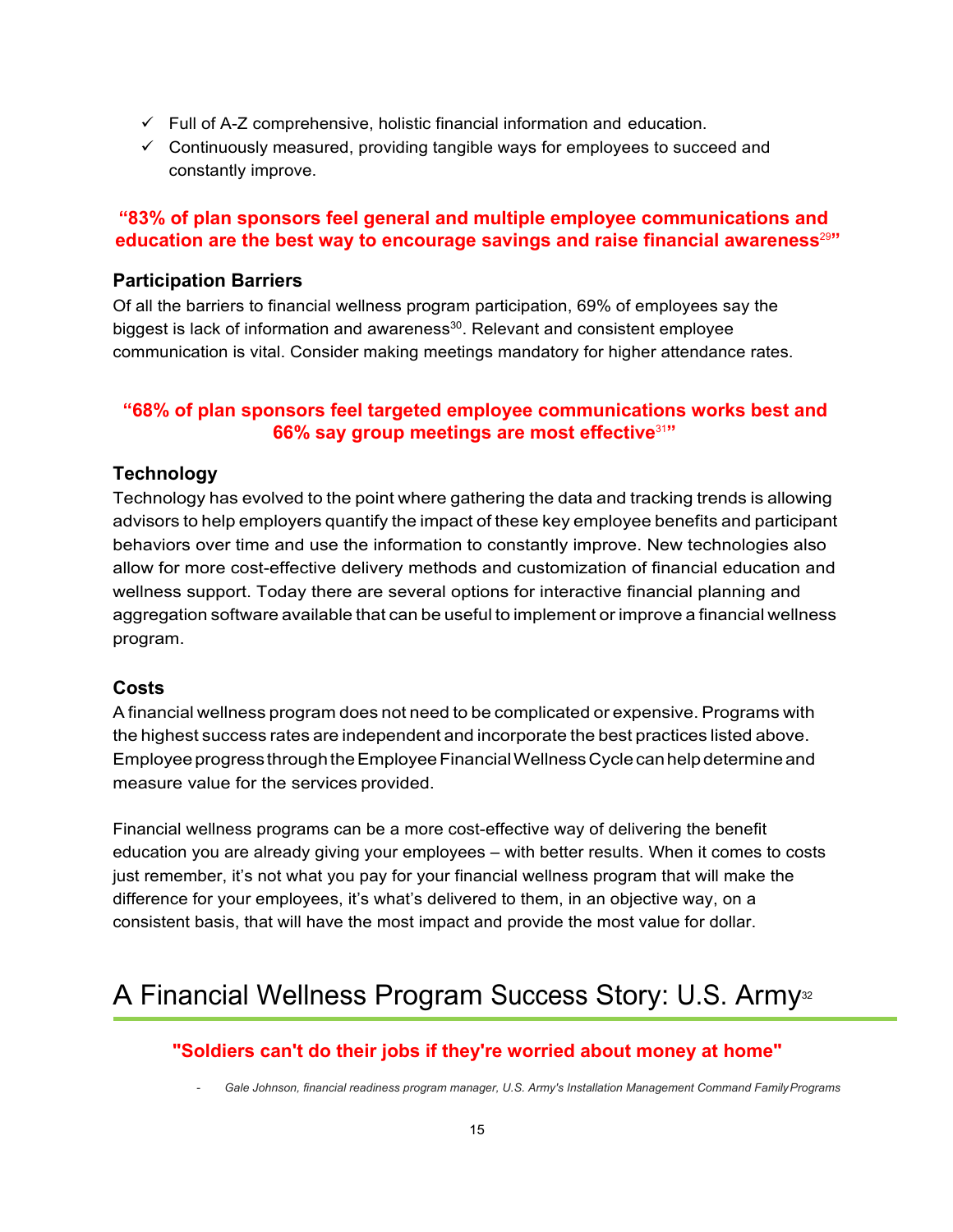Over the last two years the Army has been using online portals, mobile phone apps and inperson phone consultations to help educate soldiers and civilian employees on financial matters to increase financial wellness.

460,000 soldiers (including retirees) and their loved ones completed the financial training: eight hours of mandatory financial education and ongoing education until retirement or separation from the military.

Results:

- 10% reduction in debts tied to credit cards, auto loans and finance loans.
- Monthly credit card payments fell by 17%.
- Average monthly retirement plan contributions doubled.

## **Conclusion**

Employeefinancialwellnessiskeytoholisticemployeewellnessandbusinessgrowthbecause of its direct negative impact on physical and emotional health and worker productivity. The costs of not having financially well employees outweigh the costs of helping them get there. Reducing employee financial stress and increasing their financial wellness can save your business money in the long run. An investment in a strong retirement plan foundation and a financial wellness education program will help prepare your business for the future with a healthy, happy and productive workforce.

# Connect the Keys to Success



## **A Financial Wellness Coach Can Help You Get Started:**

- Help gauge the financial stress levels and wellness of your employees.
- Help you understand and evaluate the different types of financial wellness programs available.
- Help customize a retirement plan and financial wellness program that suits your employees and meets your needs.
- Provide financial wellness education curriculum suggestions.
- Help evaluate and measure your financial wellness program.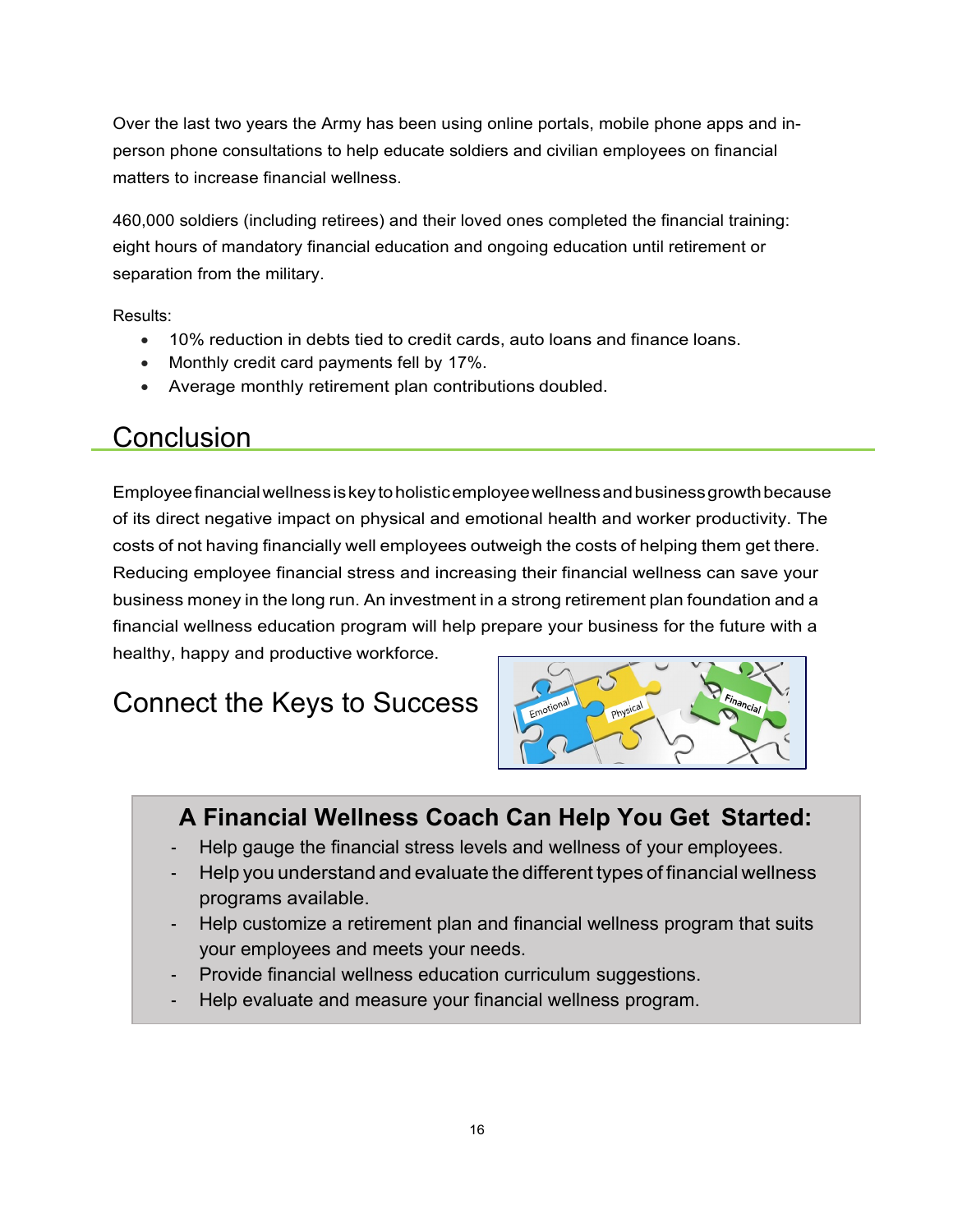# Contact **Greg Lavin** at **Onward Financial Network** for more information: Phone: **920.273.0007**  Email: **greg.lavin@onwardfn.com**